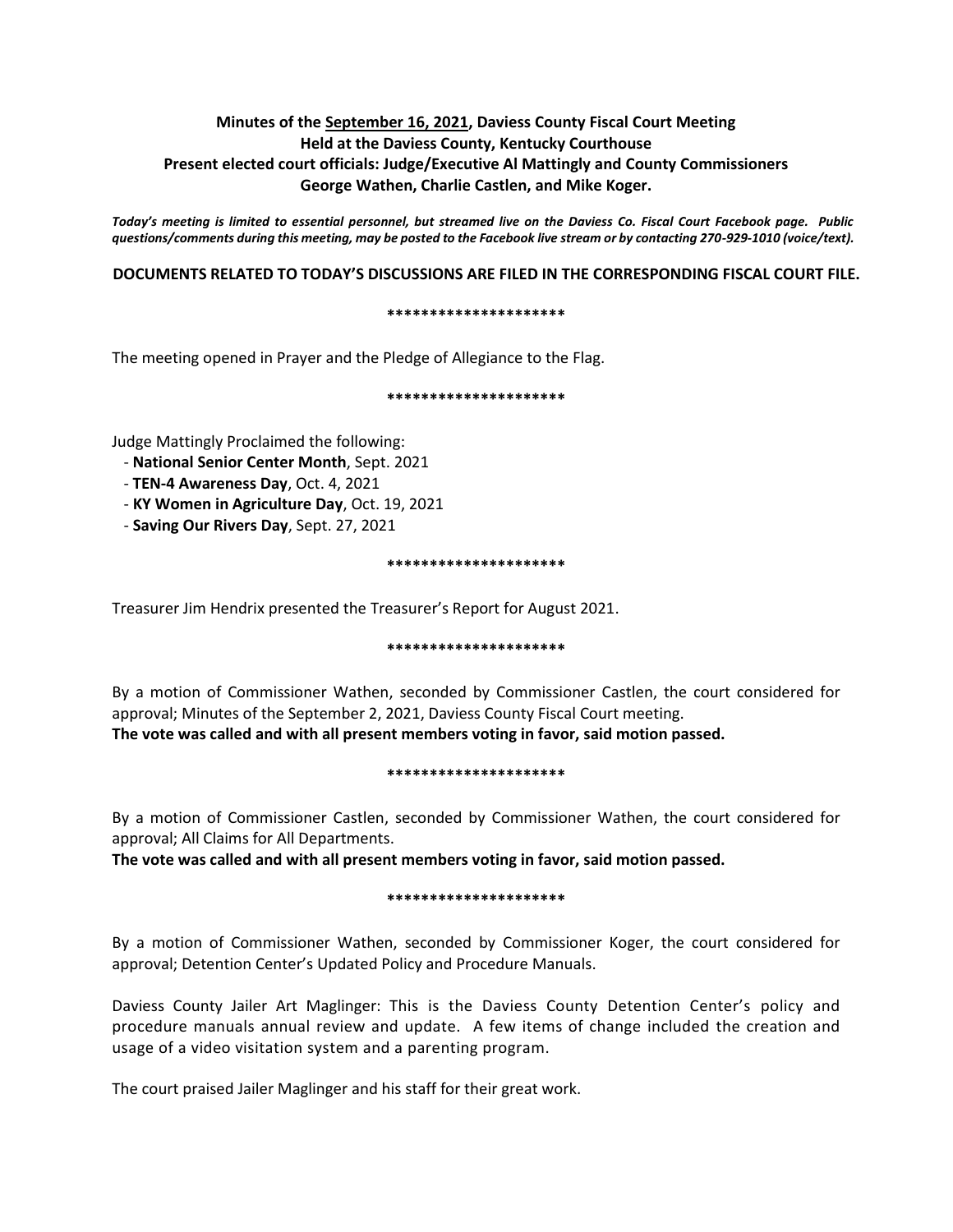**The vote was called and with all present members voting in favor, said motion passed.**

#### **\*\*\*\*\*\*\*\*\*\*\*\*\*\*\*\*\*\*\*\*\***

By a motion of Commissioner Wathen, seconded by Commissioner Koger, the court considered for approval; MOA with Owensboro Community and Technical College (OCTC), Mercy Ambulance of Evansville, Inc. d/b/a American Medical Response (AMR) and the City of Owensboro for a Paramedic Program.

Judge Mattingly: Commissioners, we are all aware of the stress and strain that has been placed on first responders. Particularly, with the paid county stations is that we have paramedics on every run, regardless of the run's level of severity. Chief Smith talked with us about how hard it is to keep paramedics, and how hard it is to get people to go and learn how to be a paramedic. We have found that this is not just a county problem, the city, and AMR, are dealing with this same problem. We met with the city, OCTC and AMR, and effective January 2022, OCTC will start providing an accelerated program for paramedics. Once participants pass this program, they will be eligible to test for the national registry of emergency medical technicians, which is the paramedic's exam. OCTC will charge approximately 40% of their standard tuition rate. I thank them for that and DC Fire Chief Jeremy Smith and Owensboro Fire Chief Howard for their hard work. This will provide a better kind of public service in our community.

Commissioner Castlen: I'm very pleased to have been able to work with all the players to get this program in place.

Commissioner Wathen: Can people from outside of Daviess County take this class?

Judge Mattingly: Right now, eligibility is limited to employee-members of AMR, Daviess County Fire and Owensboro Fire. The class is limited to 12 students.

### **The vote was called and with all present members voting in favor, said motion passed.**

### **\*\*\*\*\*\*\*\*\*\*\*\*\*\*\*\*\*\*\*\*\***

By a motion of Commissioner Wathen, seconded by Commissioner Koger, the court considered for approval; MOA with the City of Owensboro for the 2021 Edward Byrne Justice Assistance Grant (JAG) Program Award.

This annual grant is shared between the city and county. On odd numbered years, the county applies for this grant and on even numbered years, the city applies. It is for \$24,060 and is used for mobile data terminals.

**The vote was called and with all present members voting in favor, said motion passed.**

### **\*\*\*\*\*\*\*\*\*\*\*\*\*\*\*\*\*\*\*\*\***

By a motion of Commissioner Wathen, seconded by Commissioner Koger, the court considered for approval; *Change Order #04* for **RFP 01-2020:** P25 Trunked Radio System.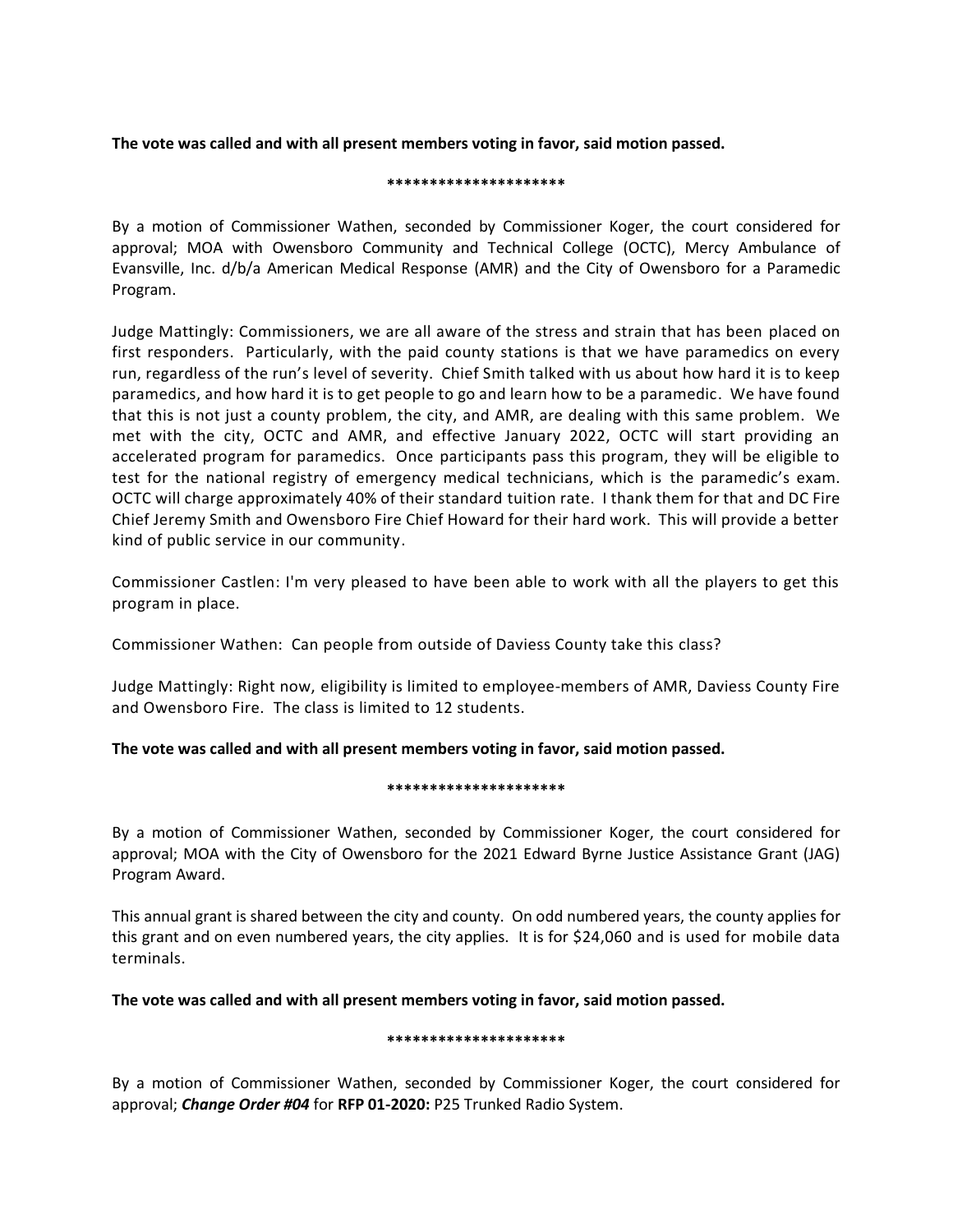Assistant County Treasurer Jordan Johnson: As you are aware, we have secured leases for towers in the east and south portions of the county and plan to construct our own tower for the western portion of the county at the landfill. This change order is for Motorola to perform site engineering, geotechnical work, surveys, reporting, and registrations necessary for us to proceed with constructing the tower. The total change order is for \$46,764. This figure is part of our original working estimate for new tower construction.

Judge Mattingly: This radio system requires three towers. We are building one and leasing two, correct?

Mr. Johnson: That is correct. We looked at leasing all three towers, but found that by constructing one in the west, the county would be far better off financially as opposed to leasing that one.

### **The vote was called and with all present members voting in favor, said motion passed.**

#### **\*\*\*\*\*\*\*\*\*\*\*\*\*\*\*\*\*\*\*\*\***

By a motion of Commissioner Wathen, seconded by Commissioner Koger, the court considered for approval; Declare the following as Surplus and Dispose of said Inventory in accordance with the Daviess County Administrative Code.

| <b>Department</b>  | <b>Unit Type</b> | Year | <b>Make</b>       | Model           | VIN / Serial Number |
|--------------------|------------------|------|-------------------|-----------------|---------------------|
| <b>EMA</b>         | Vehicle          | 1995 | Ford/Ambulance    | Rescue          | 1FDKE30FXSHB20906   |
| Fire               | Vehicle          | 2006 | Ford              | Explorer        | 1FMEU72E56UA35996   |
| Parks              | Equipment        | 2005 | Kubota            | N/A             | KRTV900A61038782    |
| Parks              | Equipment        | 1998 | Kioti             | <b>DK45</b>     | 156700389           |
| Road               | Vehicle          | 2000 | International     | 4900            | 1HTSHAAR3YH305111   |
| Road               | Vehicle          | 1991 | Chevrolet         | Welding         | 1GBHK34K8ME179170   |
| Road               | <b>Trailer</b>   | 2016 | Double G          | A-Frame Trailer | 4G7U1UA19GT000405   |
| Road               | Equipment        | 2000 | Kawasaki          | 2510 ATV        | JK1AFCA19YB536354   |
| Road               | Equipment        | 1984 | John Deere        | 2950 Tractor    | L02950L518228       |
| Road               | Equipment        | 2000 | Flink             | Snow Plow       | 1377                |
| Road               | Equipment        | 1996 | Wacker            | <b>RD880</b>    | 673602570           |
| Sheriff            | Vehicle          | 2010 | Ford              | Expedition      | 1FMJU1G50AEB07713   |
| Sheriff            | Vehicle          | 2009 | Ford              | Crown Victoria  | 2FAHP71V59X120222   |
| Sheriff            | Vehicle          | 2007 | Ford              | Explorer        | 1FMEU73E87UB50365   |
| Sheriff            | Vehicle          | 2004 | Ford              | F150            | 2FTRX18W84CA17046   |
| Sheriff            | Vehicle          | 2014 | Dodge             | Charger         | 2C3CDXAT6EH362067   |
| Sheriff            | Vehicle          | 2012 | Dodge             | Charger         | 2C3CDXAT2CH282634   |
| Sheriff            | Vehicle          | 2003 | Chevrolet         | Suburban        | 3GNFK16Z33G339035   |
| <b>SW Landfill</b> | Vehicle          | 1997 | Chevrolet         | Scotsdale       | 1GCEK19M5VE221731   |
| <b>SW Landfill</b> | Vehicle          | 2006 | Ford              | $F-150.4x4$     | 1FTPW14V36FB14136   |
| <b>SW Landfill</b> | Vehicle          | 2007 | Ford              | $F-150$         | 1FTRF12W97KB47803   |
| <b>SW Landfill</b> | Vehicle          | 1974 | <b>Heil Truck</b> | Tanker          | 929779              |
| <b>SW Landfill</b> | Equipment        | 1995 | Case              | 580SL Backhoe   | JJG0190510          |
| SW TS              | Vehicle          | 2009 | Mack              | CX4613          | 1M1AW02YX9N007978   |
| SW <sub>TS</sub>   | Equipment        | 1983 | Case              | 1190            | 1190-00-11035655    |

Mr. Johnson: An in-house auction will be conducted on October 19, 2021, at the DC Operations Center with the above listed items.

### **The vote was called and with all present members voting in favor, said motion passed.**

**\*\*\*\*\*\*\*\*\*\*\*\*\*\*\*\*\*\*\*\*\***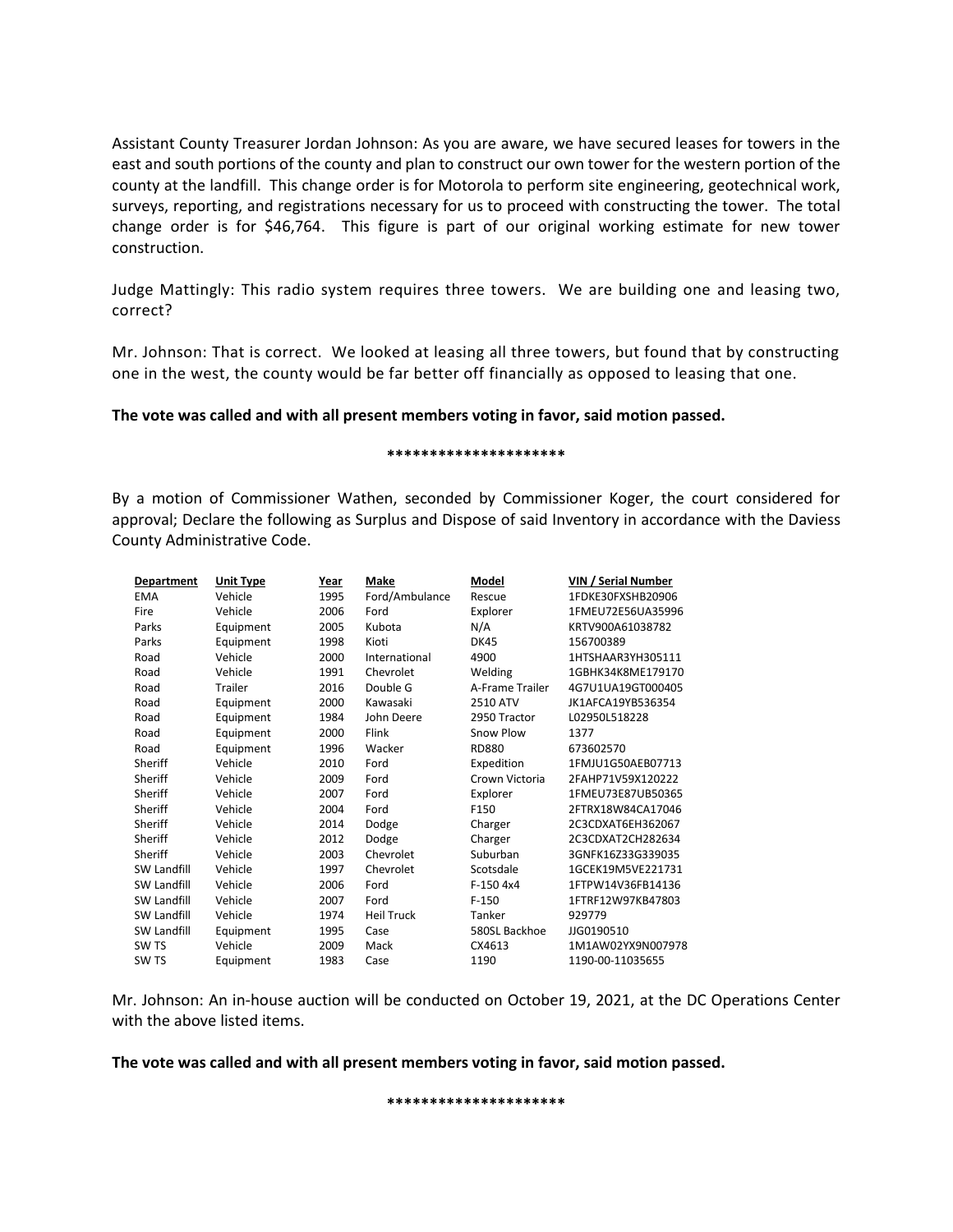By a motion of Commissioner Wathen, seconded by Commissioner Koger, the court considered for approval; Award the following as recommended:

### **RFQ 13-2021:** D8T TRACK LINK ASSEMBLY.

Mr. Johnson: This quote is for the replacement of the track link assembly for the 2012 CAT D8T Waste Handling Dozer at the Landfill. We received three responsive quotes, ranging from \$13,519.54 to \$27,810.76, and recommend pursuing the low quote of Boyd & Sons in the amount of \$13,519.54. This is budgeted maintenance and there were no exceptions.

# **Bid No. 24-2021:** STANLEY PARK PICKLE BALL COURT CONVERSION.

Mr. Johnson: This bid is to resurface the tennis court located at Stanley Park into 4 pickle ball courts with an add alternate to also resurface the basketball court on site to fully update the park. We recommend award to the only bid received by Tennis Technology, Inc., exercising add alternate 1, in the total amount of \$30,650.00. As noted, due to this company's high work load, this project is projected to begin in May 2022. This is a budgeted project and there were no exceptions.

# **BID No. 26-2021:** HVAC ROOFTOP UNIT REPLACEMENT - B3.

Mr. Johnson: This bid is for the provision and installation of a replacement HVAC rooftop unit for Building 3 at the Daviess County Detention Center. We received five bids, ranging from \$15,900.00 to \$47,855.00, and recommend award to the lowest and best evaluated bid submitted by Perfection Heating & Air Conditioning in the amount of \$15,900.00. The jail has budgeted funds to cover the replacement and there were no exceptions.

# **BID No. 27-2021:** MUNICIPAL SNOW PLOW EQUIPMENT.

Mr. Johnson: This bid is for the provision of two (2) municipal snow plows and two (2) snow plow tilting hitches for the Daviess County Road Department. We received two bids, ranging from \$23,548.04 to \$24,335.50, and recommend award to the lowest and best evaluated bid submitted by IMPCO for \$23,548.04. This is a budgeted replacement and exceptions were ruled as minor.

### **BID No. 28-2021:** SIREN CONTROLLER SYSTEM.

Mr. Johnson: This bid is for a comprehensive siren controller system that will allow the Daviess County Emergency Management Agency (EMA) to monitor the status of all sirens in the City and County and allow for sectional or global activation. We received two bids, ranging from \$16,700. to \$295,044. The first bid is significantly lower because that company does not offer a system software solution as was specified, and instead presented a solution in complete exception to the specifications that emulates its functionality with 50+ digital radios, accounting for the large differential. We recommend award to the lowest and best evaluated bid submitted by Mobile Communications America for \$16,700. This is a budgeted item and exceptions were ruled as minor.

With both bid amounts being so vastly different, Commissioner Castlen requested more details.

Mr. Johnson: Mobile Communications America doesn't have software that does what EMA is needing it to do - to monitor all of the sirens and to be able to activate either a grouping of a few or all of them globally. The only way they could emulate that needed functionality is by installing a digital radio on each of the 50+ sirens, at about \$5,500 per radio. As you can see, that is the vast majority of their cost. Although they have proposed a different approach, we believe they can and will deliver what is needed.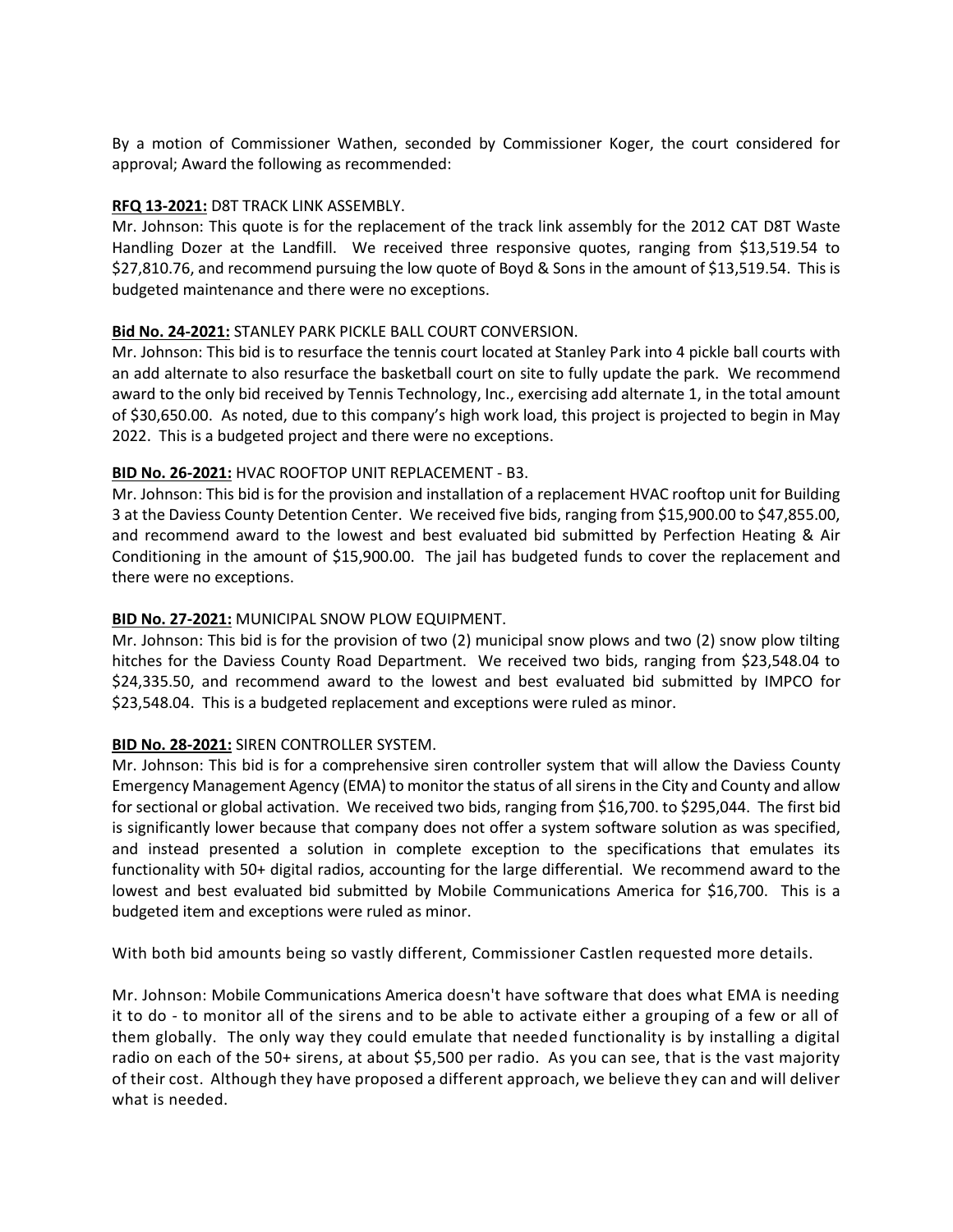# **BID No. 29-2021:** TWO (2) NEW COMMUNITY NOTIFICATION SIRENS.

Mr. Johnson: This bid is for the provision of two (2) new community notification sirens for the EMA to be installed on Brook Street and Roy Clark Road. We received two bids, ranging from \$45,808 to \$59,679.78, and recommend award to the lowest and best evaluated bid submitted by Ohio Valley 2-Way Radio for \$45,808. This is a budgeted project and there were no exceptions.

Judge Mattingly: Does this complete a replacement of all the mechanical sirens?

Mr. Johnson: It does.

# **The vote was called and with all present members voting in favor, said motion passed.**

### **\*\*\*\*\*\*\*\*\*\*\*\*\*\*\*\*\*\*\*\*\***

By a motion of Commissioner Wathen, seconded by Commissioner Koger, the court considered for approval; **Second Reading of KOC 220.35 (2021); 09-2021** – An Ordinance Authorizing the Rebate of 0.50% of Occupation License Fees due to Daviess County, from new employees of Gryphon Environmental (GE), LLC, Provided Corporation meets the criteria in its application for incentives under the Kentucky Economic Development Finance Authority, Kentucky Business Investment Program.

# **Comments:**

David Smith: In 2017, GE received preliminary approval from the Kentucky Business Investment (KBI) to expand their Owensboro-based company. Since then, they have moved outside of the city limits. In order for them to get KBI's final approval, the county has been asked to approve this ordinance, which details GE's employment and salary targets as well as the county's willingness to grant GE  $\frac{1}{2}$  of 1% of their respective county occupational tax back to them upon the creation and hiring of a certain number of jobs.

Judge Mattingly: I am assuming there a callback in this document if they don't create those jobs?

Mr. Smith: This 10-year economic incentive grants GE the money as soon as they fulfill their commitment, again is to create and fill a certain number of jobs. Additionally, this enables them to receive a refund from a portion of their state income tax.

Judge Mattingly: The state doesn't give up their full 6%, only a small portion.

# **The vote was called and with all present members voting in favor, said motion passed.**

### **\*\*\*\*\*\*\*\*\*\*\*\*\*\*\*\*\*\*\*\*\***

# **Other Business brought before the Daviess County Fiscal Court:**

Judge Mattingly: We received the engineering report from Gardner Engineering regarding the Fire Tower at Panther Creek Park. The report notes that when the tower was originally built, it was intended as a single-person fire observation tower and not for public access/use. In order for a structure of any type to be occupied by the public, it must meet certain safety standards and building codes. In this particular case, the required design loads are much larger than for a limited access fire tower. In fact, they are 250% larger. In short, the report says that several issues were identified and until those issues are corrected,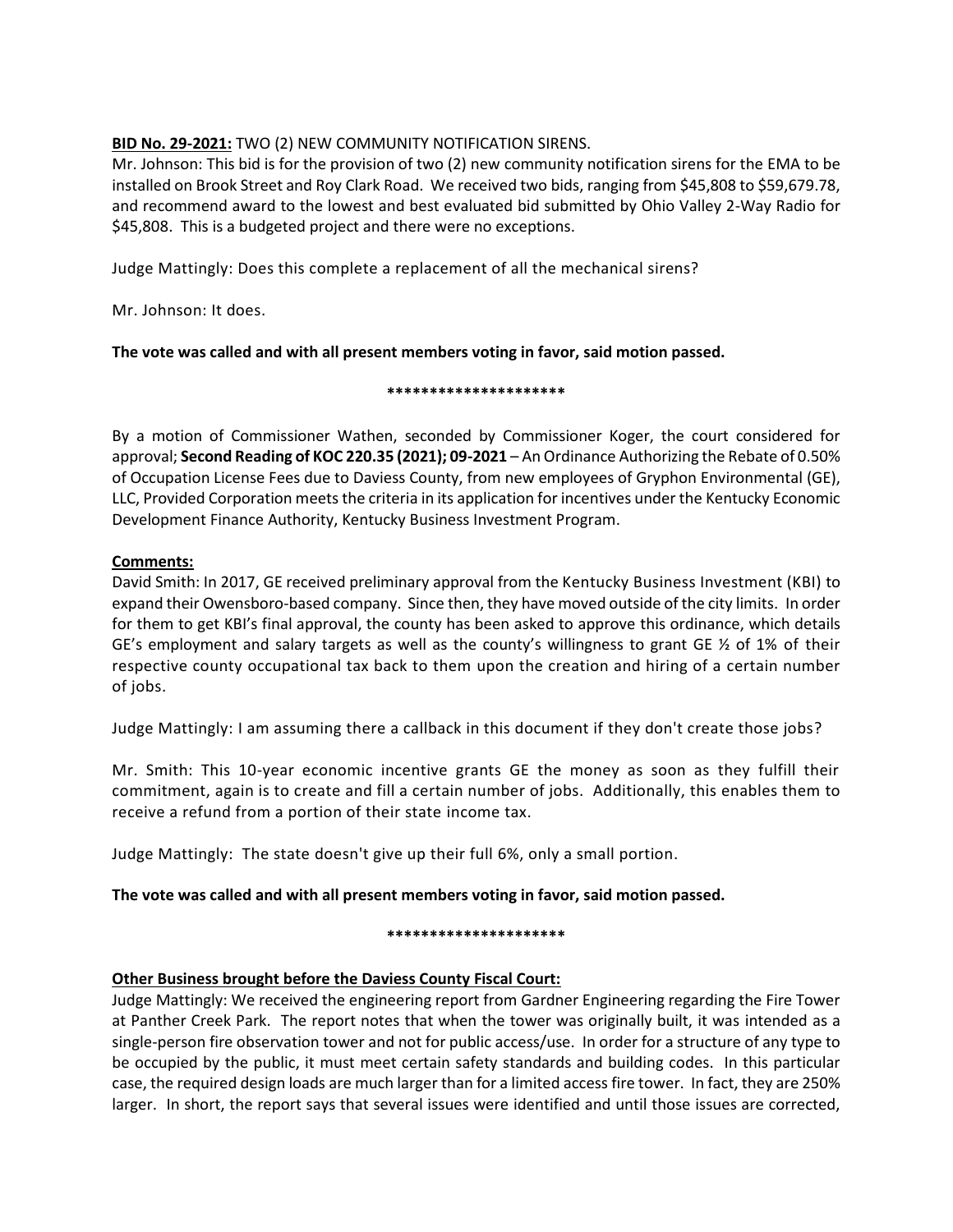the structure is not safe for public occupancy and should remain closed. It also gives a preliminary opinion on the probable repair costs, which was \$120,000. The "Parks Repairs" line item in this year's budget is \$250,000 and I can't, in good conscience, make a recommendation to utilize such a large percentage of that budget to repair the tower. I think my recommendation would be that we declare it surplus and proceed with removing it from the park.

Commissioner Wathen: As I read this extensive report and reviewed the pictures of the structure, I was surprised to see what poor condition the tower was in. Except for its historical value, I agree, we don't get much use out of it and for what it would cost to get it repaired, it is just too much money to spend.

Commissioner Castlen: I appreciate the work that the engineer did on this study. Over time, for what was designed for single-person use, the tower has experienced atypical usage. I am disappointed to hear that repairs could be so costly. I thought it could be neat to preserve it, but with such costly repairs, I can agree to declare it surplus.

Judge Mattingly: We can't control how many people go up in the tower, and we know more than one person goes up there at a time. If somebody gets hurt, the liability is just phenomenal.

Judge Mattingly: For anyone wanting to review the engineering report, it is a public document and you are welcome to review it.

By a motion of Commissioner Wathen, seconded by Commissioner Koger, the court considered for approval; Declare as Surplus Property the Fire Tower at Panther Creek Park and Instruct the County Engineer to Remove and Dispose of said Surplus Property in accordance with the Daviess County Administrative Code.

**The vote was called and with all present members voting in favor, said motion passed.**

**\*\*\*\*\*\*\*\*\*\*\*\*\*\*\*\*\*\*\*\*\***

**No Public Comments were received:**

**\*\*\*\*\*\*\*\*\*\*\*\*\*\*\*\*\*\*\*\*\***

### **Comments by Daviess County Fiscal Court:**

Judge Mattingly noted that the 5:00 p.m., October 2021 meeting dates have changed to the 14<sup>th</sup> and 28<sup>th</sup> and the first meeting in November has changed as well, and it will be held at noon on the  $8<sup>th</sup>$ .

Judge Mattingly: Congratulations to Catherine Elizabeth Wright, a senior at Apollo High School, who has been named a semi-finalist in the 67th Annual National Merit Scholarship Program.

Judge Mattingly: Today, Governor Beshear announced that the state has provided more than \$65 million in eviction and utility relief to Kentuckians. There is still \$152 million out there. If you recall back in the spring, the governor set aside almost \$225 million for eviction relief and for utility relief and there is \$152 million still out there. He encourages Kentuckians to apply for the \$152 million in available assistance so that we can keep them in their homes and healthy. The program, so far, has received 17,250 applications because of that, it's being administered by the Kentucky Housing Corporation and they have hired more